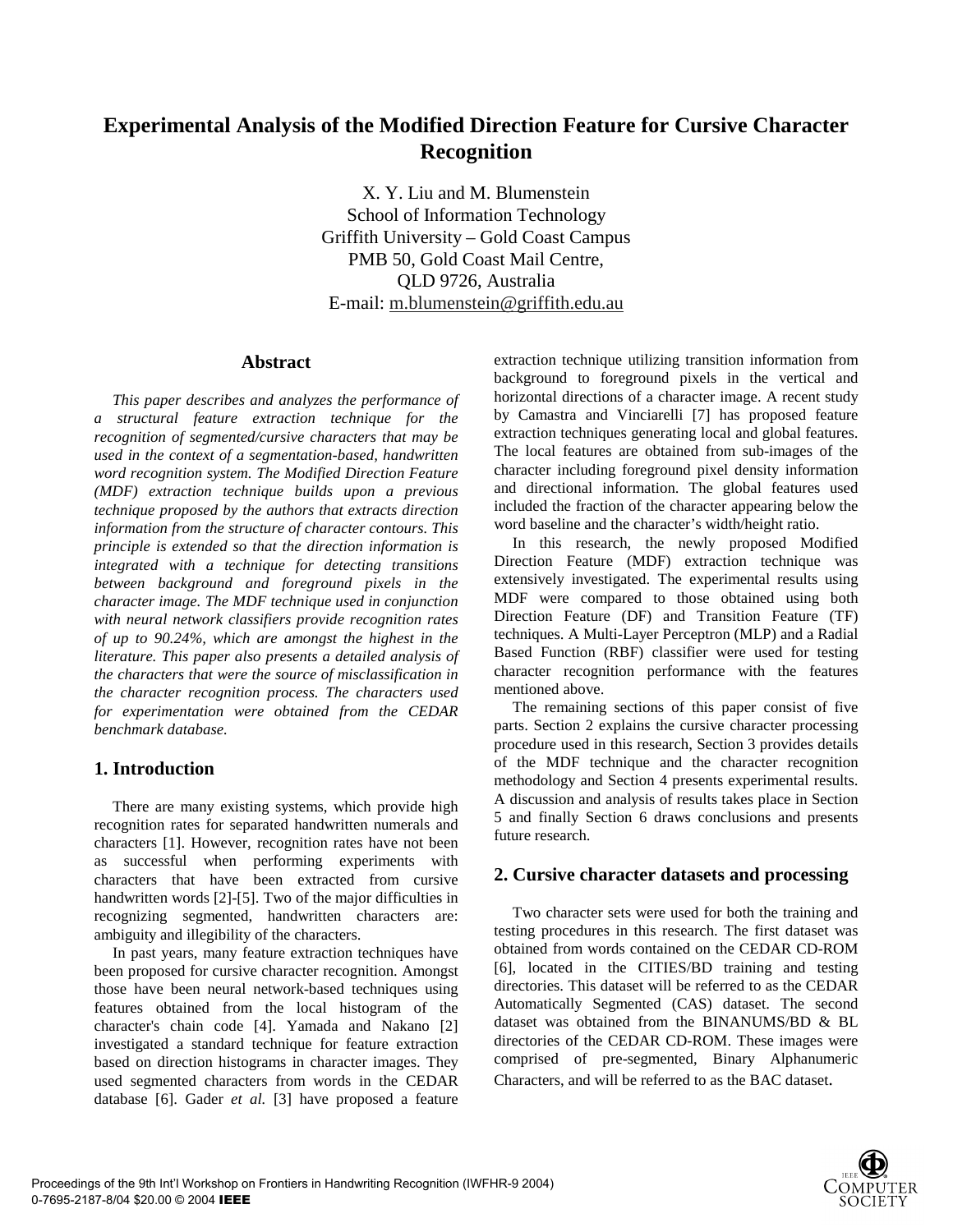#### **2.1 Preprocessing**

Before characters could be extracted from the CAS dataset, it was necessary to convert the original word images from the standard CEDAR format to a *.pbm* format to facilitate manipulation and further processing. Each word was then slant corrected [8]. The characters comprising the BAC dataset were likewise converted from their standard CEDAR format.

#### **2.2 Character extraction and processing**

To create the CAS dataset, it was necessary to perform automatic character segmentation and extraction. Our technique first proceeded to sequentially locate all noncursive/printed character components through the use of character component analysis. Next, x-coordinates (vertical segmentations) for each connected character component (defined by our heuristic segmenter [9]) were used to define the vertical boundaries of each character matrix. The horizontal boundaries were determined by conducting a search from both the top and bottom of the word (bounded by the aforementioned vertical boundaries). The first instances of foreground pixels in each direction were deemed as the horizontal boundaries.

Further processing procedures for the CAS and BAC data sets differed slightly. To maintain consistency with processing procedures carried out in previous experiments (for the purpose of comparison), it was necessary to rescale the binary images of the CAS dataset to a uniform size before further processing. However, images from the BAC dataset were further processed without re-scaling. It was then necessary to perform boundary extraction on images from both datasets in order to derive the required direction information (described below).

## **3. Feature extraction and character recognition**

This section describes the three feature extraction techniques that were investigated in this research. The first was the standard Transition Feature (TF) [3], which was used for detecting transitions between background and foreground pixels in a character image. The second was the standard Direction Feature (DF), previously proposed by the authors [10], which was developed to provide the stroke direction of line segments in handwritten character images. The third is the recently proposed Modified Direction Feature (MDF) technique [11].

## **3.1 Transition Feature (TF)**

The transition feature used for comparison in this research was originally proposed in [3]. In this technique,

transition calculations are performed based on traversals in four directions. These are: left to right, right to left, top to bottom and bottom to top. A traversal is defined as the crossing of a particular line in a character image in one of the given directions. During a traversal, when a transition from a background to foreground pixel is encountered, the ratio between the location of the pixel and the distance across the image in that direction is computed and recorded. Each ratio value is referred to as a transition feature. Finally, all transition feature values are processed to form a transition feature vector.

## **3.2 Direction Feature (DF)**

The Direction Feature has been extensively detailed elsewhere [10] and will only briefly be described in this section.

**3.2.1 Direction determination:** The goal of the DF was to simplify each character's boundary through identification of individual stroke or line segments in the image. To achieve this, character boundaries were traced from a given starting point to known intersection points. Once at an intersection, a clockwise investigation was conducted to determine the beginning and end of prospective line segments based on a number of rules [10].

Next all foreground (black) pixels (comprising individual line segments) were replaced with a set of "direction values". Direction values may be categorized into four types based on the calculated direction of individual pixels: 1) vertical, 2) horizontal, 3) right diagonal and 4) left diagonal. After replacing foreground pixels with appropriate direction values, a normalization procedure was required to generalize the direction of individual line segments. This was achieved by calculating the most frequently occurring direction value in a given line segment [10].

**3.2.2 Formation of feature vectors:** Once the general direction of line segments was determined, a methodology was developed for creating appropriate feature vectors. In the first step, the character pattern marked with direction information was zoned into windows of equal size (the window sizes were varied during experimentation). In the next step, direction information was extracted from each individual window. Specific information such as the line segment direction, length, intersection points, etc. were expressed as floating point values between –1 and 1 [10].

## **3.3 Modified Direction feature (MDF)**

The MDF technique builds upon the TF and DF techniques described in Sections 3.1 and 3.2. The main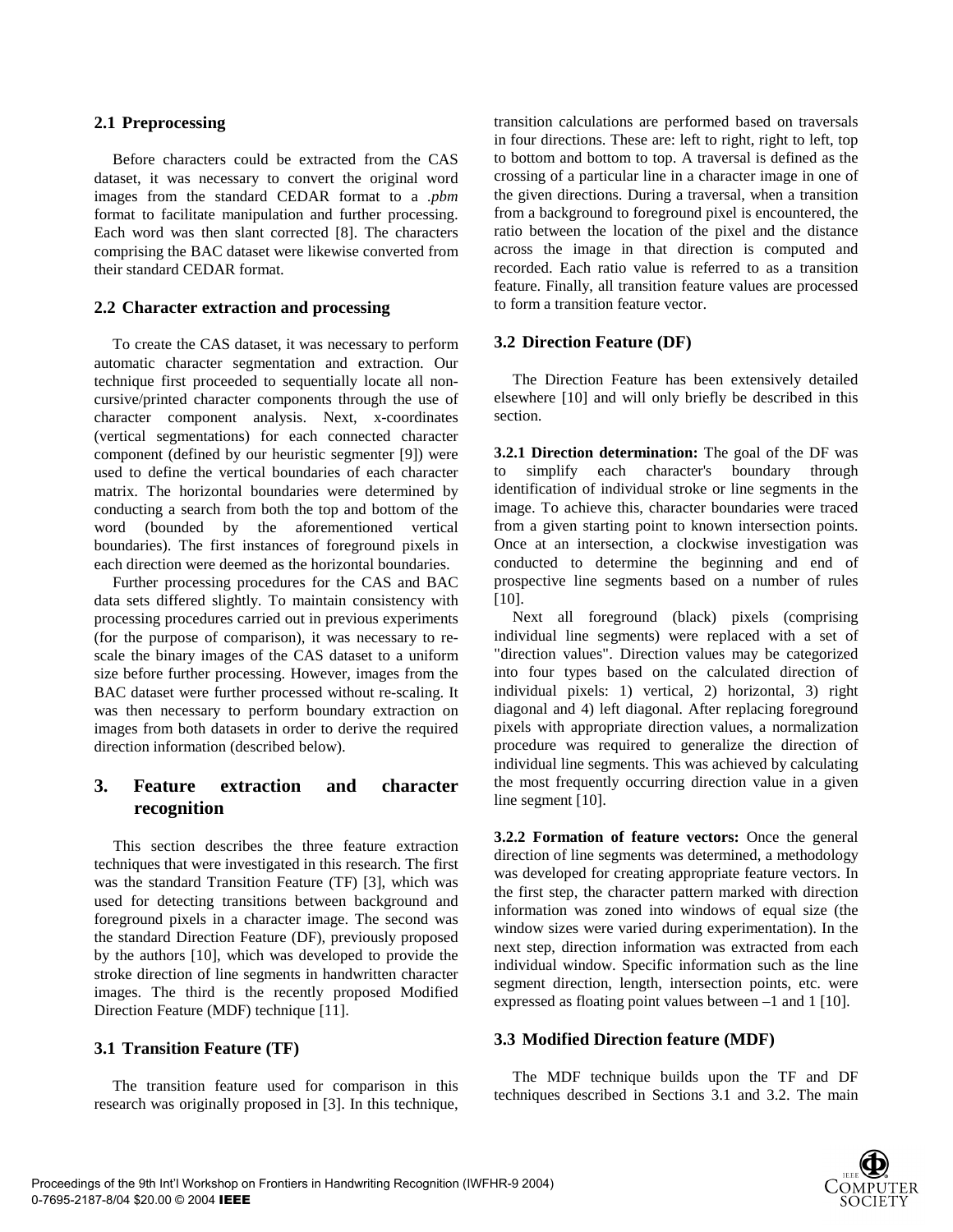difference is in the way the feature vector is created. For MDF, feature vector creation is based on the calculation of transition features from background to foreground pixels in the vertical and horizontal directions. However, in MDF, aside from calculating the Location of Transitions (LTs), the Direction Transition (DT) values at a particular location are also stored. Therefore, for each transition, a pair of values such as [LT, DT] is recorded.

**3.3.1 Determining LT values:** To calculate LT values, it is necessary to scan each row in the image from left-toright and right-to-left. Likewise, each column in the image must be scanned from top-to-bottom and bottom-to-top. As in the standard transition feature extraction technique [3], the LT values in each direction are computed as a fraction of the distance traversed across the image. Therefore, as an example, if the transitions were being computed from left-to-right, a transition found close to the left would be assigned a high value compared to a transition computed further to the right (See Figure 1). A maximum value (MAX) was defined to be the largest number of transitions that may be recorded in each direction. Conversely, if there were less than MAX transitions recorded (*n* for example), then the remaining MAX - *n* transitions would be assigned values of 0 (to aid in the formation of uniform vectors).

**3.3.2 Determining DT values:** Once a transition in a particular direction is found, along with storing an LT value, the direction value (DT) at that position is also stored. The DT value is calculated by dividing the direction value (at that location) by a predetermined number, in this case: 10. The value 10 was selected to facilitate the calculation of floating-point values between 0 and 1 (See Figure 1).

Therefore, following the completion of the above, four vectors would be present for each set of feature values (eight vectors in total). For both LT and DT values, two vectors would have dimensions  $MAX \times NC$  (where NC represents the Number of Columns (width) of the character) and the remaining two would be  $MAX \times NR$ (where NR represents the Number of Rows (height) of the character).

A further re-sampling of the above vectors was necessary to ensure that the NC/NR dimensions were normalized in size. This was achieved through local averaging. The target size upon re-scaling was set to a value of 5. Therefore, for a particular LT or DT value vector, windows of appropriate dimensions were calculated by determining an appropriate divisor of NC/NR, and the average of the LT/DT values contained in each window were stored in a re-sampled  $5 \times 5$  matrix (as shown in Figure 2 for vectors obtained from a left-to-right direction traversal). This was repeated for each of the remaining transition value vectors so that a final 120 or 160 element feature vector could be formed using the following formula:

nrFeatures×nrTransitions×nrVectors×rsMatrixHeight(Width) (1)

*where:*   $nrFeatures = 2$ . nrTransitions =  $3$  or  $4$ ,  $nrVectors = 4$  and  $rsMatrixHeight(Width) = 5$ 



**Figure 1: Processing of DT and LT values in the left-to-right direction** 



**Figure 2: Calculation and creation of a resampled (a) LT value vector (left-to-right direction), (b) DT value vector (left-to-right direction)** 

#### **3.4 Configuration of the neural classifiers**

The classifiers chosen for the task of handwritten character recognition was a feed-forward MLP trained with the backpropagation algorithm and an RBF network. For experimentation purposes, the architectures were modified varying the number of inputs, outputs, hidden units (or centers) and hidden layers.

The number of inputs to each network was associated with the size of the feature vector for each image. Various vector dimensions were investigated through experimentation. The most successful vector configurations were of size 81 for the DF and 120/160 for the MDF.

The configurations of the neural classifiers were different for each data set. For each classifier type (when using the CAS dataset), two neural networks were trained with 27 outputs each. Each network consisted of 26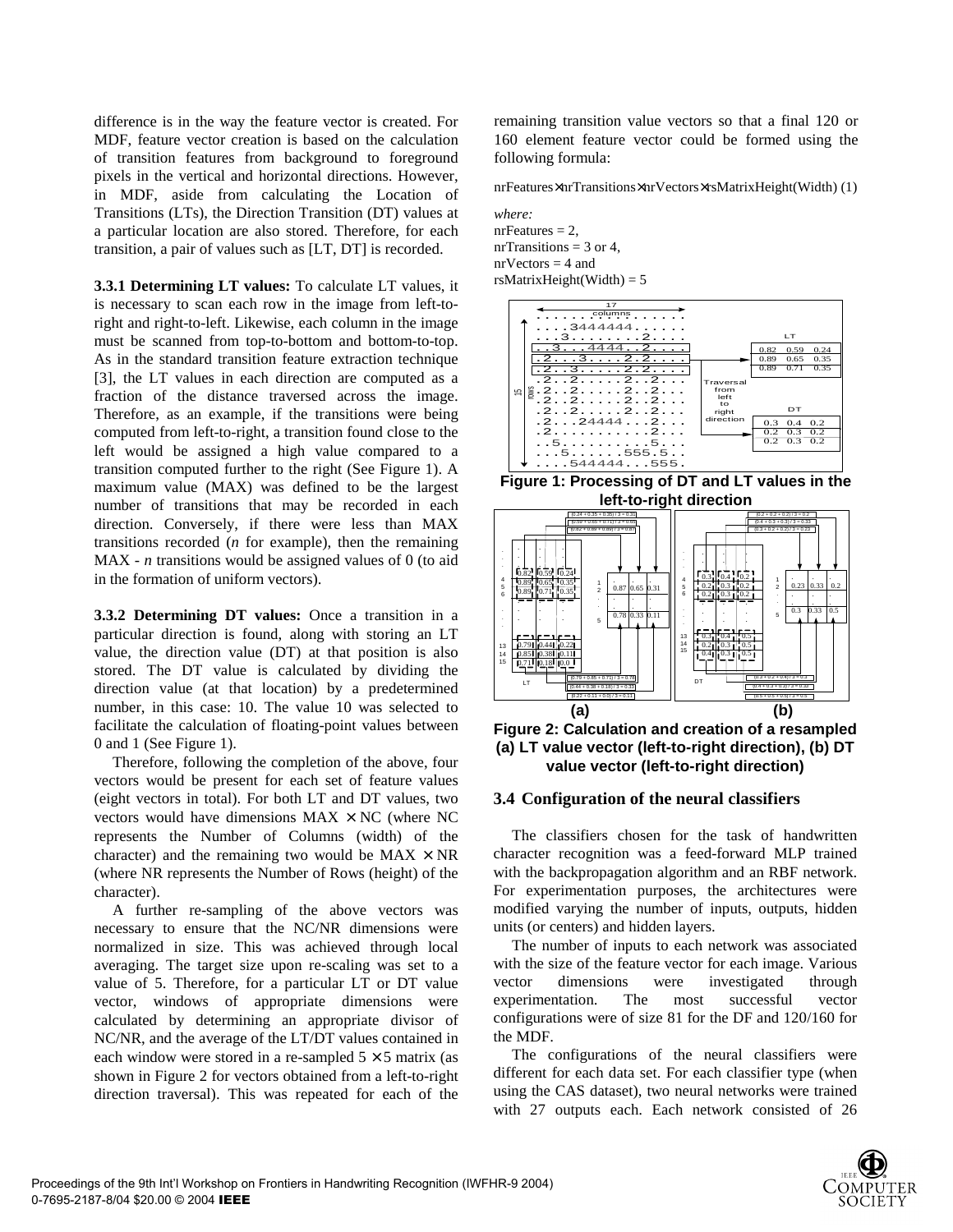desired output neurons (a-z or A-Z) and 1 reject neuron. For the BAC data set, desired outputs were combined into 36 categories and there was no reject neuron (similar to the settings described in [5]).

### **4. Experimental results**

As mentioned previously, the training and testing data used were from the CEDAR benchmark database [6]. In this section, we present the experimental results of this research, comparing them with the performance of other techniques.

Results are displayed in tabular form for each set of experiments. Table 1 and Table 2 display the experimental results using the CAS dataset. Separate experiments were conducted for lower case and upper case character patterns. A total of 18655 lower case and 7175 upper case character patterns were generated for training. A further 2240 lower case and 939 upper case patterns were used for testing. Table 3 and Table 4 present experimental results using the BAC dataset, which consisted of 19145 characters for training and 2183 characters for testing. Table 1 and Table 3 present top results for the TF, DF and MDF extraction techniques using MLPs whilst Table 2 and Table 4 present top results employing RBF networks. For comparison purposes, all feature extraction techniques were tested on boundary representations of resized characters from the CAS dataset and boundary representations of non-resized characters from the BAC dataset.

**Table 1. Character recognition rates with an MLP trained using boundary information from resized characters (CAS dataset)** 

| $\frac{1}{2}$    |                                      |       |           |          |  |
|------------------|--------------------------------------|-------|-----------|----------|--|
|                  | <b>Test Set Recognition Rate [%]</b> |       |           |          |  |
|                  | TF                                   | DF    | MDF (120) | MDF(160) |  |
| Lowercase        | 67.81                                | 69.73 | 70.22     | 70.17    |  |
| <b>Uppercase</b> | 79.23                                | 77.32 | 80.83     | 80.40    |  |

#### **Table 2. Character recognition rates with an RBF network trained using boundary information from resized characters (CAS dataset)**

|                  | <b>Test Set Recognition Rate [%]</b> |       |                  |           |
|------------------|--------------------------------------|-------|------------------|-----------|
|                  | TF                                   | DF    | <b>MDF</b> (120) | MDF (160) |
| Lowercase        | 70.31                                | 70.63 | 71.33            | 71.52     |
| <b>Uppercase</b> | 79.13                                | 75.93 | 81.58            | 79.98     |

**Table 3. Character recognition rates with an MLP trained using boundary information from nonresized characters (BAC dataset)** 

|            | <b>Test Set Recognition Rate [%]</b> |       |            |            |  |
|------------|--------------------------------------|-------|------------|------------|--|
|            | TF                                   | DF    | <b>MDF</b> | <b>MDF</b> |  |
|            |                                      |       | (120)      | (160)      |  |
| 36 outputs | 82.82                                | 83.65 | 89.46      | 88.82      |  |

| Table 4. Character recognition rates with an RBF |
|--------------------------------------------------|
| network trained using boundary information       |
| from non-resized characters (BAC dataset)        |

|            | <b>Test Set Recognition Rate [%]</b> |       |            |            |
|------------|--------------------------------------|-------|------------|------------|
|            | TF                                   | DF    | <b>MDF</b> | <b>MDF</b> |
|            |                                      |       | (120)      | (160       |
| 36 outputs | 85.48                                | 80.99 | 90.24      | 88.73      |

#### **5. Discussion and analysis of results**

#### **5.1 General observations**

Two general observations may be made from the experimental results presented above. For the MDF, two sets of inputs were created, giving feature vectors of size 120 and 160. One general prediction was that by providing more detailed input data to the neural network (in terms of the number of transitions extracted), it was possible to obtain a better recognition rate. However, as can be seen from the tables above, the increase in detail produced a higher accuracy in only one out of six cases.

It was also observed that in general, the RBF network provided more superior results when compared with the MLP. This may be due to the Gaussian function in the hidden layer of the RBF network, which functions more effectively at distinguishing between characters patterns than the MLP network.

#### **5.2 Comparison of feature extraction techniques**

As shown in all tables above, the networks trained with the MDF provided a higher recognition rate than the DF and TF techniques in each case. In particular, the MLP network trained with the MDF (120 inputs) for the BAC dataset, demonstrated an increase of approximately 6% and 7% over the DF and TF techniques respectively. This increase may be attributed to the enhanced feature information obtained from both the LT and DT values.

## **5.3 Investigation of incorrectly recognized characters**

In this research, aside from testing the performance of the MDF technique compared with two other techniques, it was also important to perform an analysis of the characters that were incorrectly recognized to determine the distribution of errors in the networks.

Of great interest were the classification errors generated by the MDF technique using the BAC data set, as it provided some of the top results in this research. For the network configuration obtaining one of the top recognition rates (MLP), out of a total of 2183 characters in the testing set, there were 250 characters that were not successfully recognized. Firstly, an investigation was

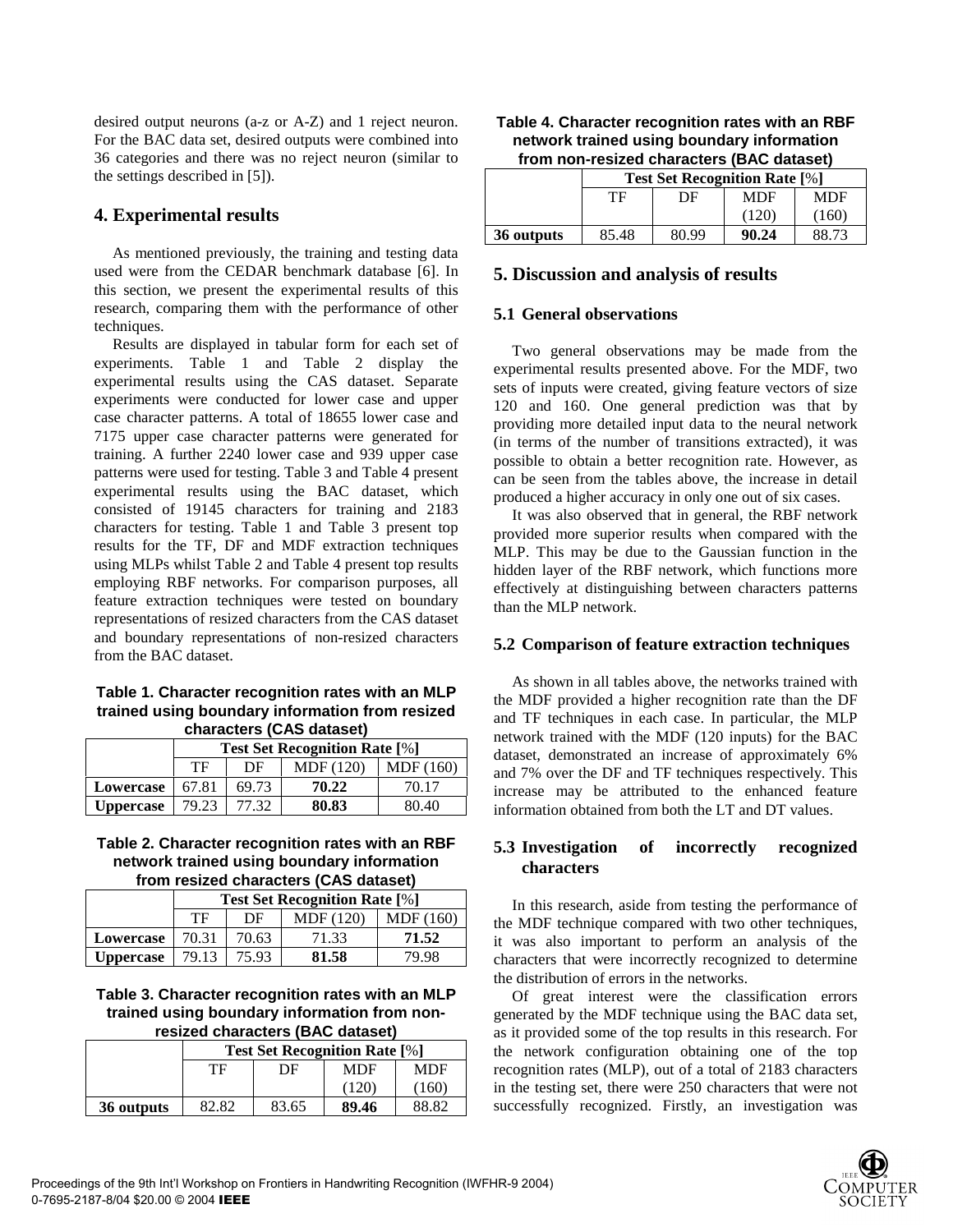performed recording which individual classes of characters provided the most errors for the network. It was found that characters 'i', 'l', 'v', and character 'R' provided the most misclassifications out of the 36 possible outputs. Figure 3 illustrates the distribution.



**Figure 3. Error distribution for incorrectly recognized characters** 

The investigation continued to determine which of the remainder of the characters were mostly being confused with the top four incorrectly recognized classes. It was found that the character 'i' was mostly incorrectly recognized as the character 'l' (and vice-versa). The character 'v' was mainly confused with the character 'u', and 'R' was mostly confused with 'A'. The following figures present the error distributions of each of the above characters.



During the investigation, it was noticed that in certain instances, due to the ambiguities of some character images, the neural network was not at all able to give a reliable confidence to determine a correct output. In other words, when the MLP encountered 'ambiguous' character features, it ranked many of the possible outputs at confidence values below 0.3. For the MLP test case using the BAC dataset (mentioned above), there were 37 out of 250 such characters that were incorrectly recognized.

Another interesting result of the investigation was that if the top two character confidences output by the MLP were used to determine the character recognition rate, the recognition error decreased from 250 incorrectly recognized characters to 101. Hence, when the top two confidences output by the MLP are taken into account, the character recognition rate reaches approximately 95%.

#### **5.4 Comparison of character recognition results with other researchers in the literature**

It is always a difficult task to compare results for handwritten character recognition with other researchers in the literature. The main problems that arise are differences in experimental methodology, different experimental settings and the difference in the handwriting database used. The comparisons presented below have been chosen for two main reasons. The handwriting databases used by the researchers were similar to those used in this research and/or the results are some of the most recent in the literature.

Yamada and Nakano [2] presented a handwritten word recognition system that included a character recognizer. Their classifier was trained on segmented characters from the CEDAR benchmark database. The classifier was trained to output one of 52 classes (a-z, A-Z). They recorded recognition rates of 67.8% and 75.7% for the recognition of characters where upper case letters and lower case letters were distinguished (case sensitive) and not distinguished (non-case sensitive) respectively. Therefore, if the top lower case (71.52%) and upper case (81.58%) character recognition rates from our research are averaged (using the CAS dataset), a 76.55% recognition accuracy is obtained. This recognition rate compares well with their results. Our top recognition accuracy using the BAC data set (90.24%) exceeds their top result by nearly 14%.

Another example where a 52-output classifier was used for segmented character recognition was in research presented by Kimura *et al.* [4]. They used neural and statistical classifiers to recognize segmented CEDAR characters. For case sensitive experiments, their neural classifier produced an accuracy of 73.25%, which was comparable to our lower case and upper case average of 76.55%. Our top recognition accuracy using the BAC dataset exceeded theirs by almost 17%.